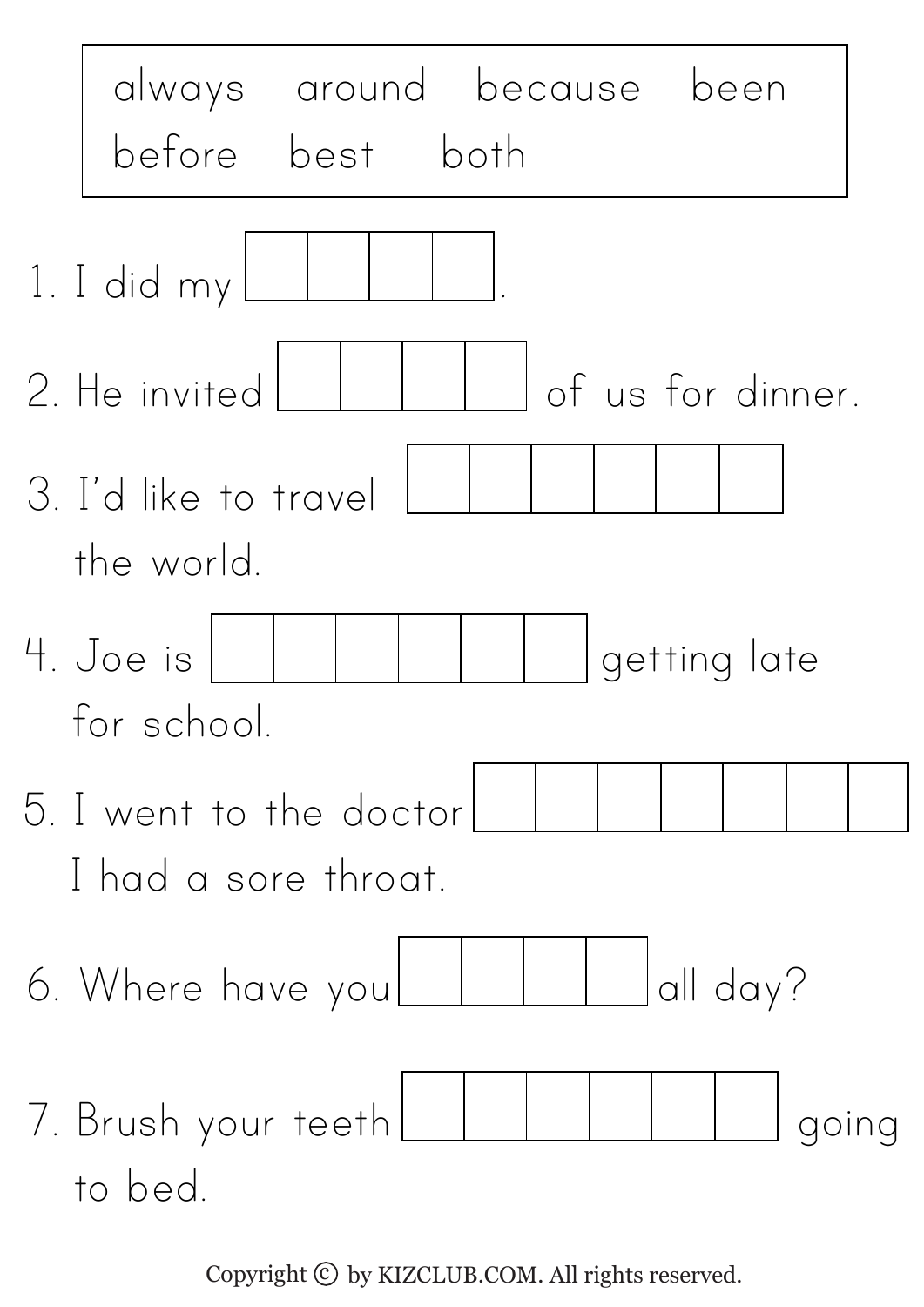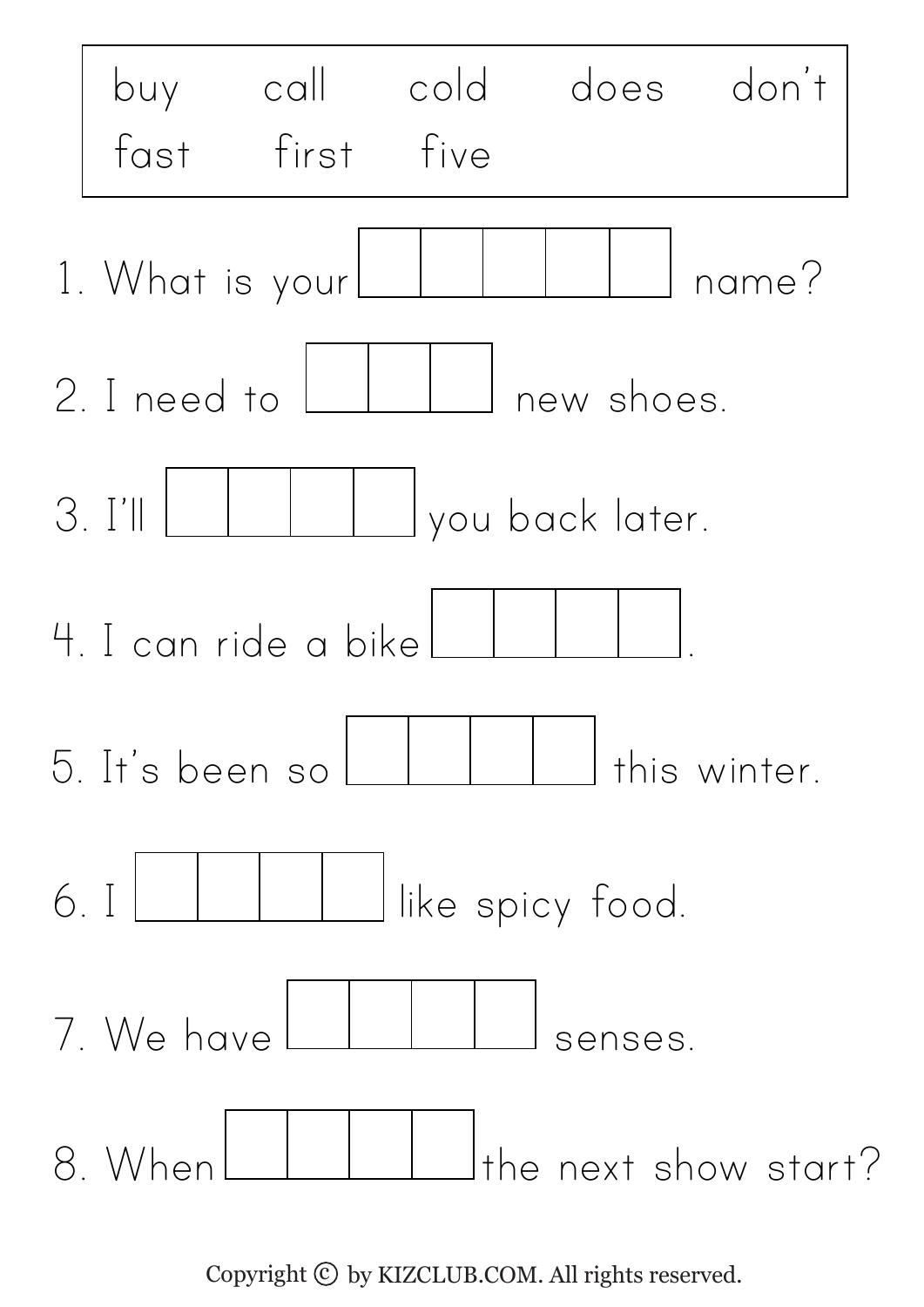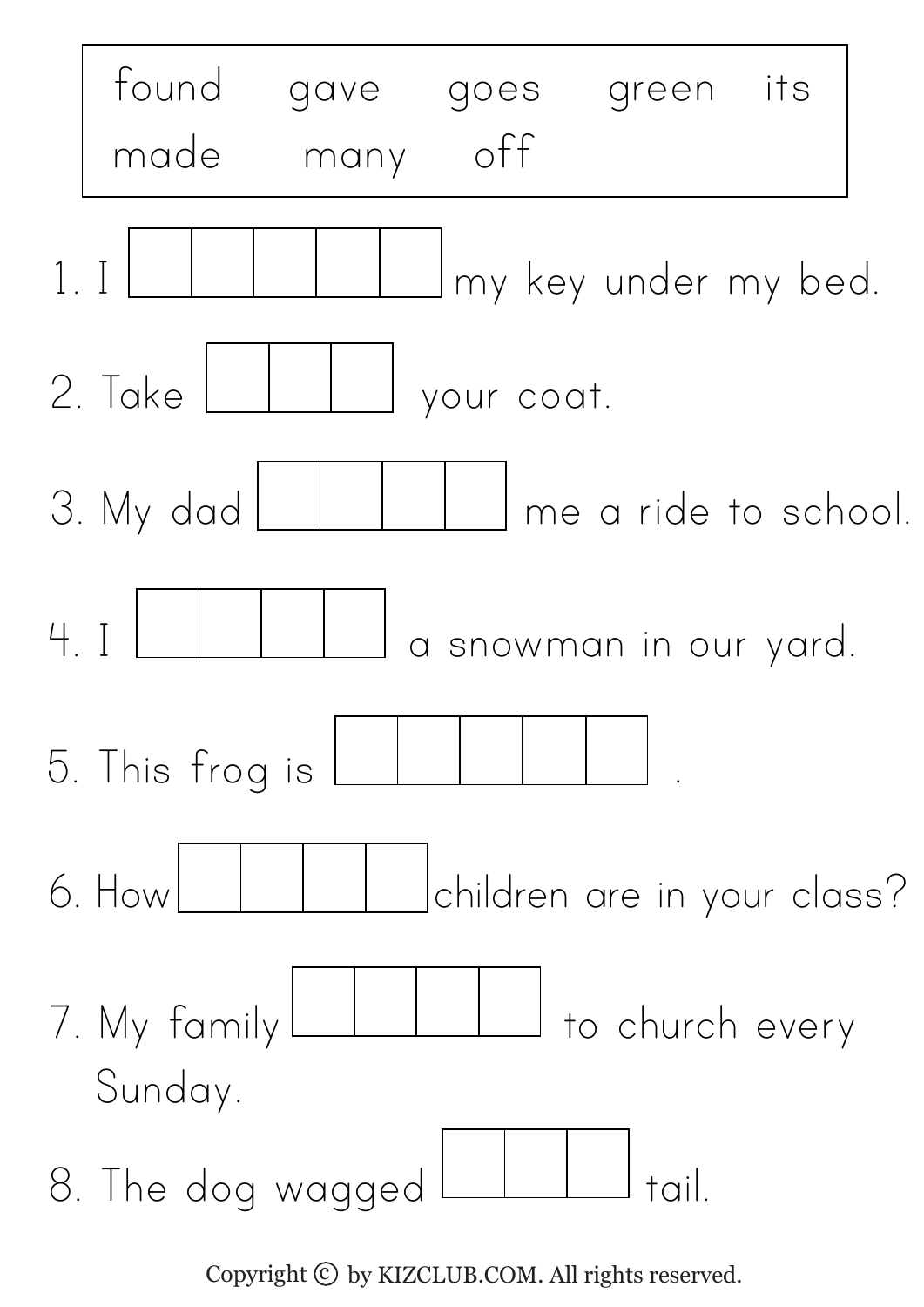

Copyright  $\odot$  by KIZCLUB.COM. All rights reserved.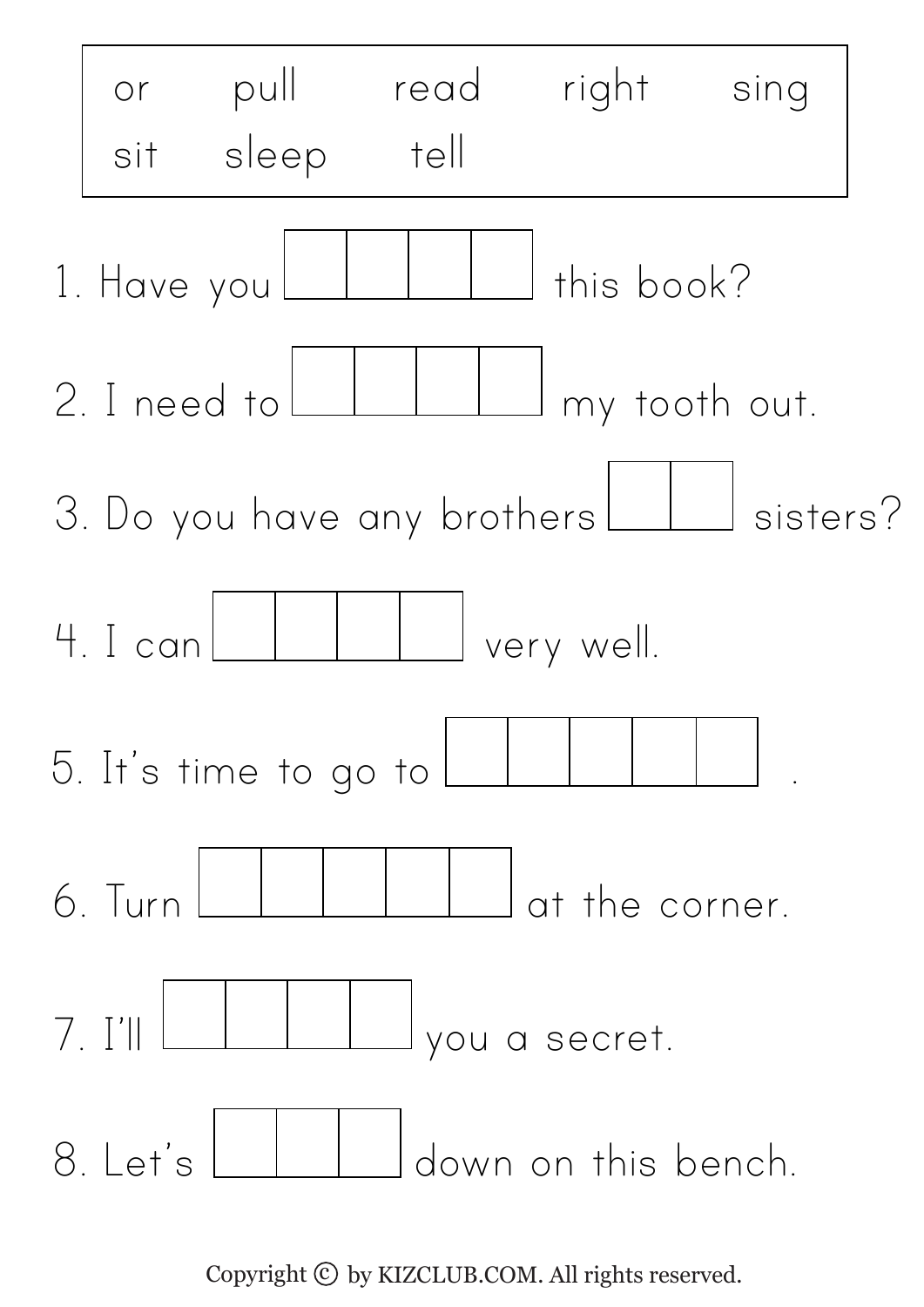